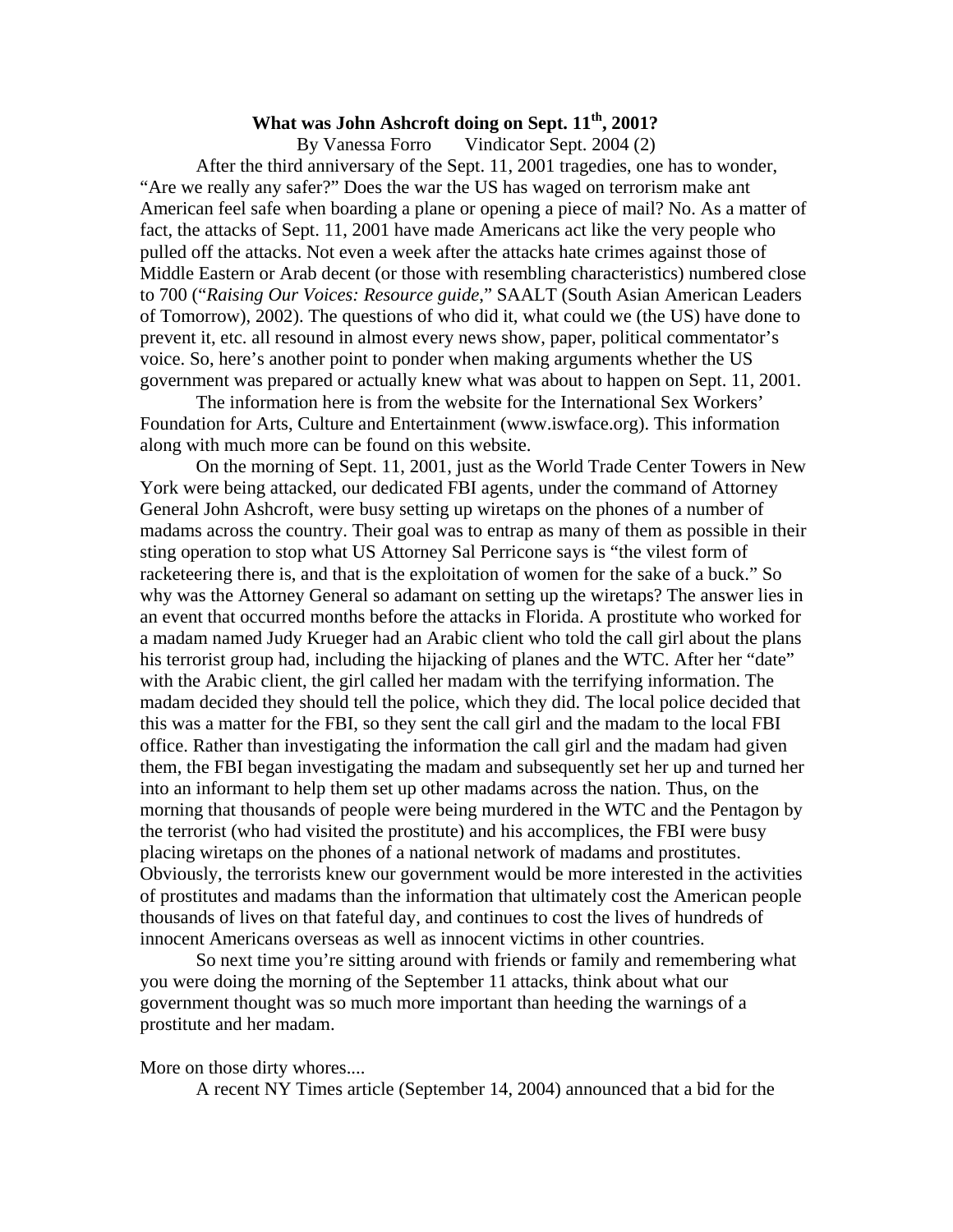decriminalization of prostitution in Berkeley, CA will be on the campaign ballot this November. Robyn Few, a former prostitute, has been advocating for this initiative for quite some time now, and it seems that despite the backlashes from feminists, the community, and some law enforcement, the measure will be on this year's ballot. Surprisingly enough, even prominent politicians such as State Senator John Burton and former San Francisco district attorney Terrence Hallihan, who see Ms. Few's initiative as a means to "shield prostitutes from violence" as well as allow them some security in their chosen profession. Many of the supporters of this bid, called the Angel Initiative, after Angel Lopez, a prostitute who was murdered in 1993, say that the issue needs to be seen as a public health and safety and a women's rights issue. Ms. Few is the founder of a sex worker's advocacy group called the Sex Workers Outreach Project. *Bid to Decriminalize Prostitution in Berkeley* by Carolyn Marshall. NY Times, September 14, 2004.

 All Clevelanders have a soft spot in their hearts for our lovable, truly missed Mr. Art Modell, right? Well, he certainly had a soft spot for two of his players back in 1989. When police broke up a prominent call girl ring they confiscated a little black book with over 100 names in it from the ring's madam, Karen Panek. Two of the names in it were our very own Cleveland Brown's quarterback Bernie Kosar and cornerback Hanford Dixon and Indian's outfielder Mel Hall. Dixon claims he knew Ms. Panek because she had "won" him in a March of Dimes auction event in October 1986. They never went on a date, and never saw each other since, according to him. As for Kosar, he claims that he only knew her because they both used to live in the same condominium complex in Rocky River. He said that in 1988 he changed his phone number 12 times, and has no idea how Panek got his new, recent phone number. Modell, in defending his prized player, claimed that, "Kosar is the one man of the highest moral standards." Too bad we can't say much of him.....

"*Browns alert NFL over call girl ring*" by Wally Guenther and John Griffith. The Plain Dealer, February 5, 1989.

 Many politicians, judges, lawyers, etc. have gone out of their way to make some of the most horrifying statements against prostitutes and prostitution. For example, Pasadena Superior Court Judge Gilbert C. Alston said in 1986 that, "A woman who goes out on the street and makes a whore out of herself opens herself up to anybody. She steps outside of the protection of the law. That's a basic and fundamental legal concept." Alston made this statement during a hearing against a former South Gate police jailer who was accused of raping and sodomizing a prostitute in jail. The officer was found not guilty, basically on the grounds that prostitutes "can't" be raped, according to the judge! "*Judge says law doesn't protect prostitutes, drops rape count*" by Mark Arax. Los Angeles Times, April 24, 1986.

 Another outrageous example of how the law tries to curb prostitution is in Costa Mesa, CA. When prostitutes are picked up by police and charged, they have their clothes taken away from them and are given paper jump suits instead upon release. The reason, according to city officials, is to make prostitutes feel less attractive and, therefore, curb their desire to go back on the streets when they are released. Now if this isn't a civil rights violation, then I don't know what is!